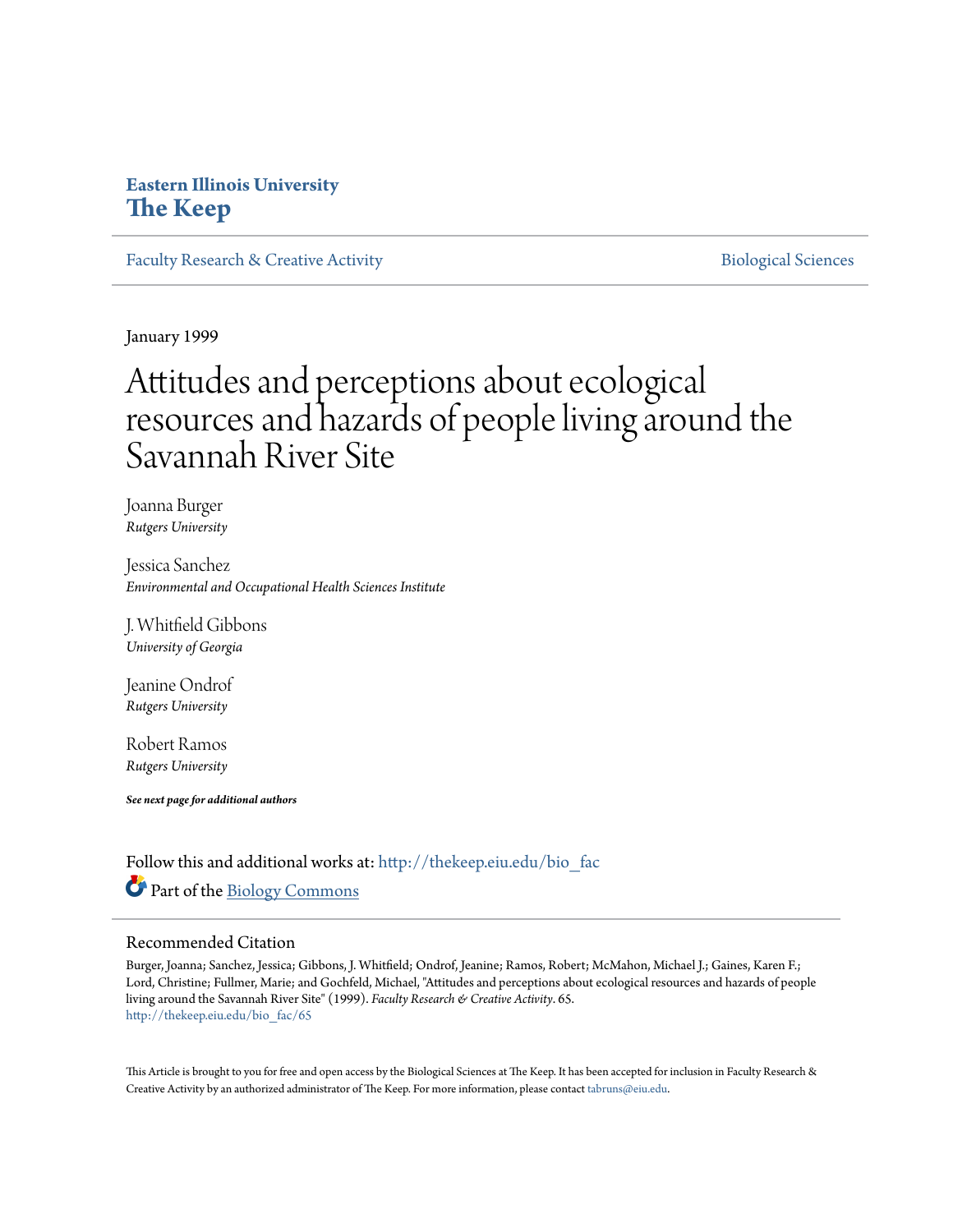#### **Authors**

Joanna Burger, Jessica Sanchez, J. Whitfield Gibbons, Jeanine Ondrof, Robert Ramos, Michael J. McMahon, Karen F. Gaines, Christine Lord, Marie Fullmer, and Michael Gochfeld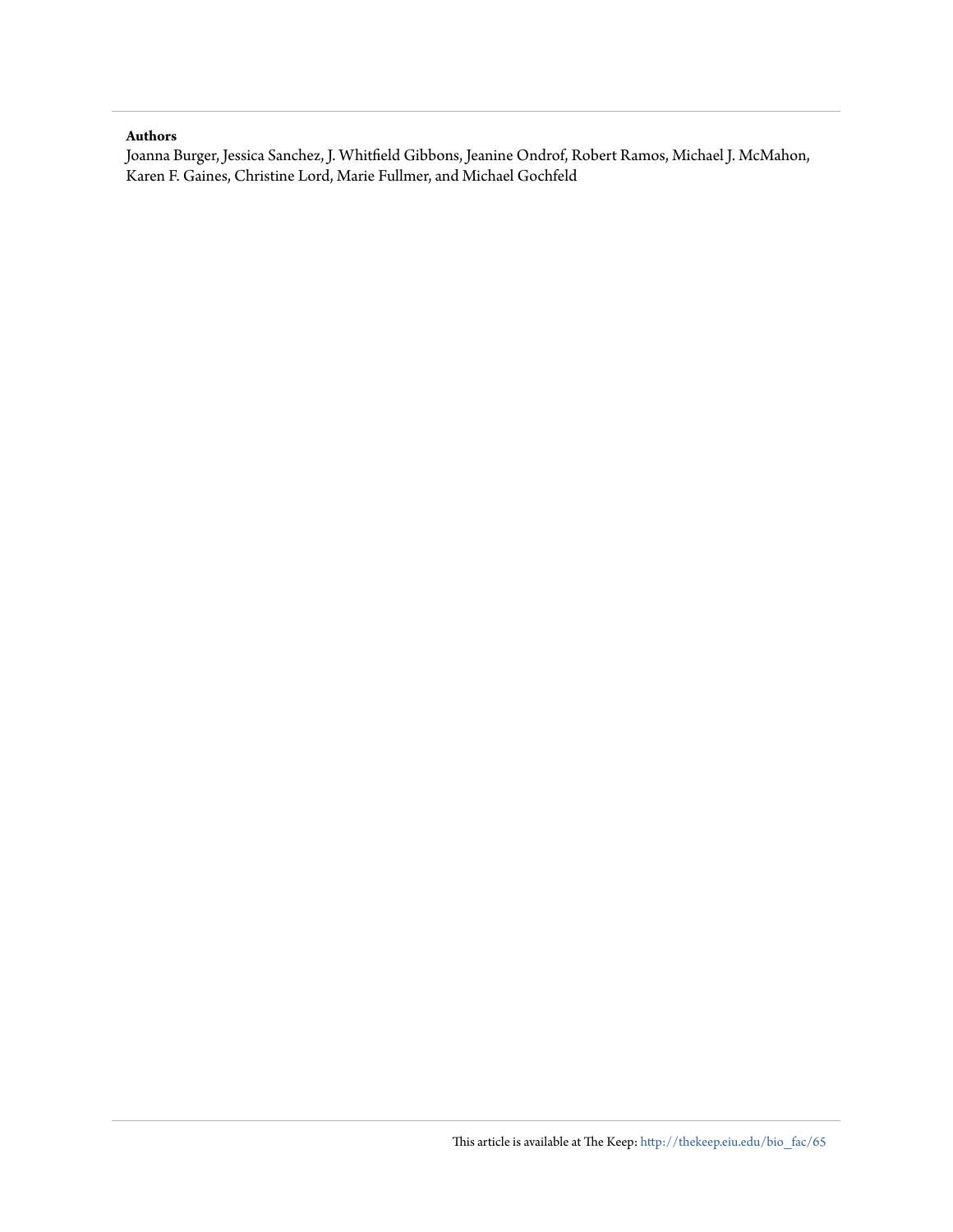# **ATTITUDES AND PERCEPTIONS ABOUT ECOLOGICAL RESOURCES AND HAZARDS OF PEOPLE LIVING AROUND THE SAVANNAH RIVER SITE**

## JOANNA BURGER1*,*2∗, JESSICA SANCHEZ2, J. WHITFIELD GIBBONS3, JEANINE ONDROF1*,*2, ROBERT RAMOS1*,*2, MICHAEL J. MCMAHON1*,*2, KAREN F. GAINES<sup>3</sup>, CHRISTINE LORD<sup>1,2</sup>, MARIE FULMER<sup>3</sup> and MICHAEL GOCHFELD<sup>2,4</sup>

<sup>1</sup> *Nelson Biological Laboratory, Rutgers University, Piscataway, New Jersey 08854-8082*

<sup>2</sup> *Consortium for Risk Evaluation with Stakeholder Participation, Environmental and Occupational*

*Health Sciences Institute, Piscataway, New Jersey 08854*

<sup>3</sup> *Savannah River Ecology Laboratory, Aiken, South Carolina 29802*

<sup>4</sup> *Environmental and Community Medicine, UMDNJ-Robert Wood Johnson Medical School,*

*Piscataway, New Jersey 08854*

*(* ∗ *author for correspondence, e-mail: burger@biology.rutgers.edu)*

(Received 22 July 1997; accepted 19 January 1998)

**Abstract.** Although considerable attention is devoted to environmental monitoring and assessment with respect to both pollutants and the status of particular plant or animal populations, less attention is devoted to assessing people's attitudes about the relative importance of ecological resources. In this paper we examine the attitudes and perceptions about ecological resources of people living around the Department of Energy's Savannah River Site (SRS), in South Carolina. Our overall hypothesis is that people who are directly affected by the possible outcomes and consequences of a particular hazard (i.e., those people employed at SRS) will undervalue the risks and overvalue the potential benefits from future land uses that favor continued site activity, compared to people who live near but are not employed at SRS. We interviewed 286 people attending the Aiken Trials horse show on 14 March 1997. There were few gender differences, although men hunted and fished more than women, women ranked three environmental concerns as more severe than did men, and women were more concerned about the effect of SRS on property values. Maintenance of SRS as a National Environmental Research Park ranked first as a future land use; nuclear production ranked second, followed by hunting and hiking. Only residential development ranked very low as a future land use. There were many differences as a function of employment history at SRS: 1) people who work at SRS think that the federal government should spend funds to clean up all nuclear facilities, and they think less money should be spent on other environmental problems than did non-employees, 2) people who work at SRS ranked continued current uses of SRS higher than did people who never worked at SRS, and 3) people who work at SRS are less concerned about the storage of nuclear material or accidents at the site than are people who never worked at the site.

**Keywords:** ecological resources, gender, hazardous waste, land use, recreation, risk perception

# **1. Introduction**

Considerable attention has been devoted to environmental monitoring and assessment of pollutants, along with the status and trends of particular plant and animal



*Environmental Monitoring and Assessment* **57:** 195–211, 1999. © 1999 *Kluwer Academic Publishers. Printed in the Netherlands.*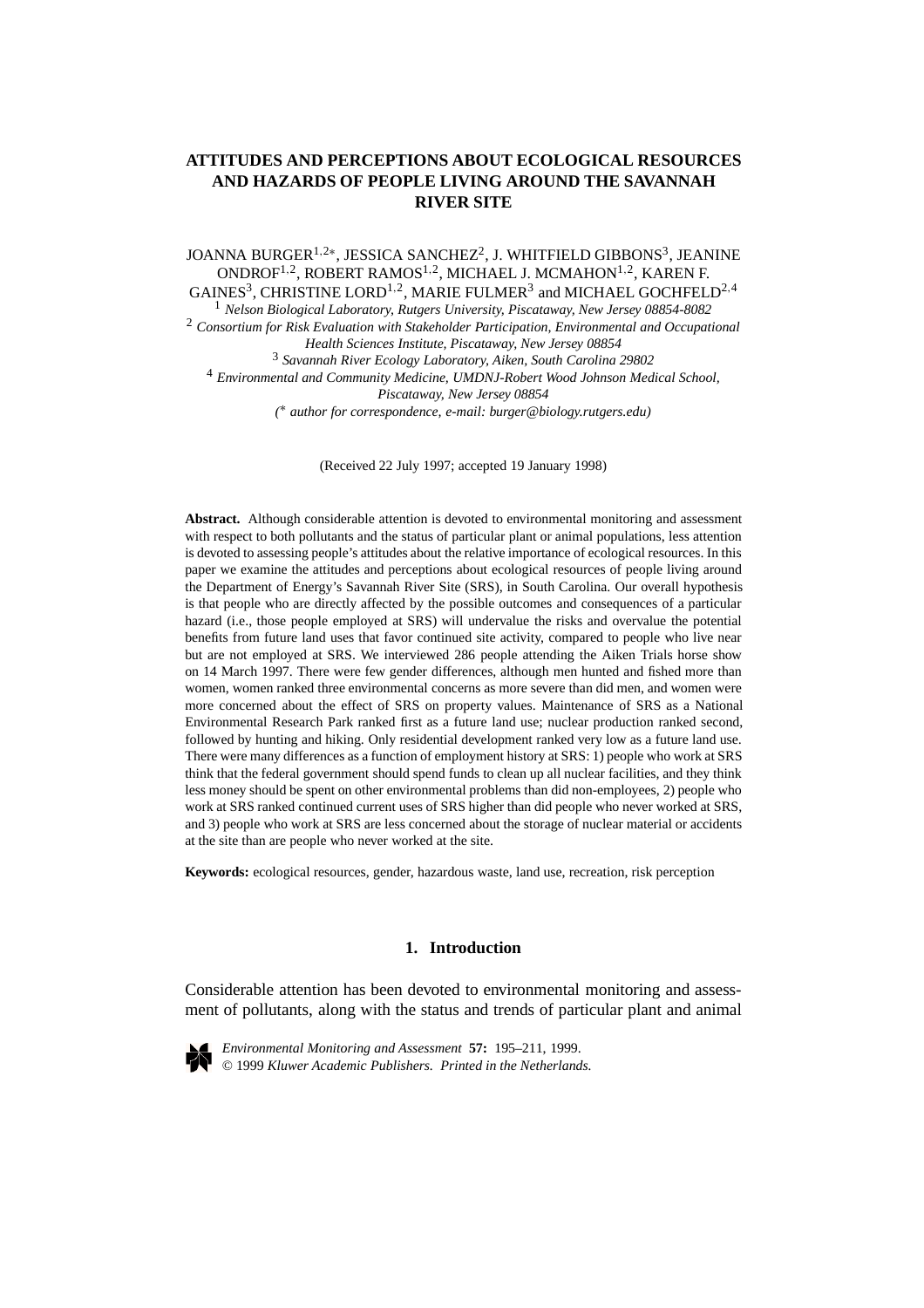populations. Initially, such assessments were performed in the context of environmental impact statements (NRC, 1986, 1993), but more recently such information has been used in ecological risk assessment (NRC, 1983, 1992; Bartell *et al.*, 1992). Usually the debate arises because of the recognition that global resources are finite (Buttel, 1989), and that humans have a dual nature of being both part of natural ecosystems, yet developing sociological environments beyond nature (Buttel and Humphrey, 1987; Freudenburg and Gramling, 1989)). In many cases, environmental assessment involves selection of indicators, which must both satisfy cultural interests, yet measure ecosystem health. Such indicators should operate on a regional as well as a local scale (Hunsaker *et al.*, 1990a, 1990b; Kreman, 1992). Increasingly, risk assessment is being used as a basis for environmental decisions and regulations (EPA, 1984; Norton *et al.*, 1992; Keeman and Gilford, 1993; Lucier, 1993), but to be effective the process should be transparent and understandable to both the public and policy-makers (Goldstein, 1996).

Risk assessment, and the resultant governmental risk management decisions, are both stimulated and influenced by the attitudes and perceptions of people who are affected (stakeholders). This relationship has been recognized formally by the President's Commission on Risk Assessment and Risk Management (1996) which recently placed stakeholders in the center of other risk assessment and management processes. Agencies such as the Department of Energy (DOE) increasingly are including stakeholders in decision-making processes (Bradbury, 1994). Further, White (1996) noted that developing means of reconciling the diverse communities and values was one of three key issues in global environmental policy. While considerable attention has been devoted to understanding environmental attitudes and risk (Hance *et al.*, 1989; Dunlap, 1991; McDaniels *et al.*, 1995), much of it has been devoted to understanding attitudes and perceptions about chemical or nuclear risks (Kunreuther *et al.*, 1990; Slovic *et al.*, 1991a, 1991b; Kraus *et al.*, 1992; Mitchell, 1992; Kivimake and Kalimo, 1993). Slovic and colleagues have devoted considerable attention to the methodology of evaluating perceptions about risks (Slovic, 1987, 1993), but only recently has attention been focused on perceptions of ecological risk (McDaniels *et al.*, 1995).

Knowledge about how people perceive and value ecological resources is critical to future land use decisions, yet the two are seldom examined together. In particular, ecological resources are seldom examined in terms of recreational or consumptive uses. We embarked on a project to understand the perceptions and attitudes of people living in the vicinity of the Savannah River Site (SRS) about ecological resources, environmental hazards, and future land use of SRS. Our overall study design involved three populations: 1) the general public living in the general region (mainly central South Carolina; Burger *et al.*, 1997), 2) hunters, fisherman and other sportsmen living in the general region, and 3) the public living close to the site. We predicted that these populations would differ in their recreational rates, valuations of ecological resources, and perceptions of future land use for SRS.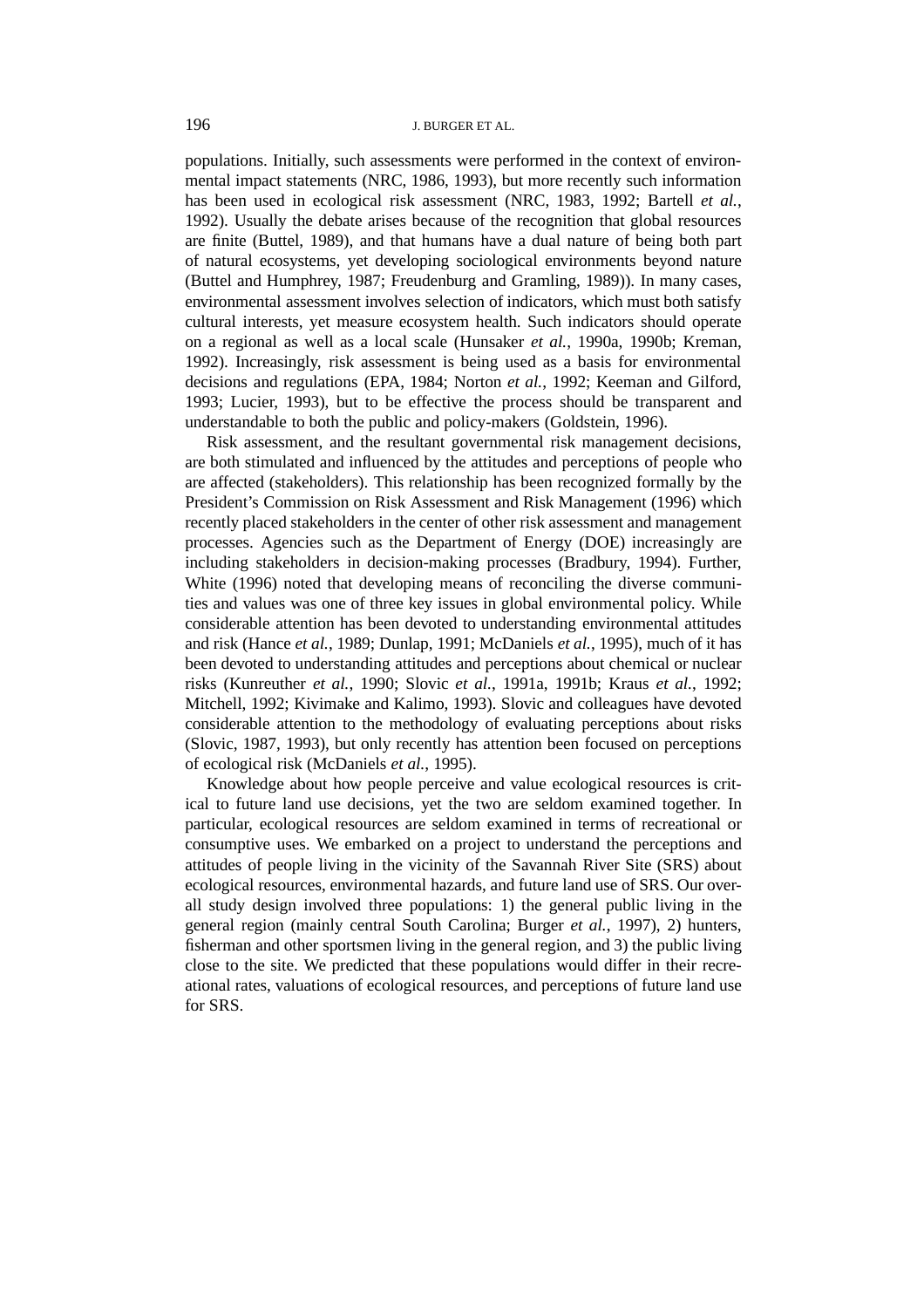In this paper we examine the attitudes and perceptions of people living in the immediate vicinity of the SRS (mainly within 20 km). The SRS is a Department of Energy facility (Gibbons, 1993), and is one of the largest and most contaminated of the DOE sites. We were particularly interested in whether recreational rates, environmental perceptions, and future land use preferences were similar to those of other groups examined. We tested the null hypotheses that there were no differences in perceptions or attitudes with respect to gender or to employment history at SRS. The latter hypothesis could only be tested in a population living close enough to make employment a viable option.

# **2. Methods**

The SRS is located in southwestern South Carolina, 30 km southeast of Augusta, Georgia (33.1◦N, 81.3◦W, Gibbons, 1993). It covers 780 square km and borders the Savannah River which separates South Carolina from Georgia. SRS is a nuclear production and research facility owned by the U.S. Department of Energy. There are nearly 3,000 buildings on site. Most nuclear activities have ceased, except for tritium production. At present, employees are mainly working on environmental restoration and maintenance, with support staff. SRS is the largest employer in the area, with approximately 14,000 people on site. While about 5% of the population in the four adjacent counties is directly employed by SRS, about 20% of the population is directly or indirectly dependent on SRS (Greenberg and Mayer, 1996).

The site includes bottomland hardwood forests, pine sandhills, swamps, streams, and Carolina Bays (73% of the site), in addition to the lakes (reactor cooling ponds, Gibbons, 1993). The SRS is bounded on the southwest side by the Savannah River which was used as a source of cooling water for reactors (Fig. 1). Vegetation communities on the SRS are typical of the Upper Coastal Plain of South Carolina (Workman and McLeod, 1990). The 1,130 ha abandoned reactor-cooling reservoir, Par Pond, received cooling-water effluent periodically contaminated with  $137Cs$ (radiocesium) and smaller amounts of other radionuclides from 1954 to 1964. Par Pond is also known to contain elevated levels of mercury, most likely originating from Savannah River water pumped through the reservoir. In 1972 the Atomic Energy Commission designated the SRS as the U.S.'s first National Environmental Research Park (NERP), defined as an outdoor laboratory for studying the effects of energy production and development on ecosystems.

On 14 March 1997 we interviewed 286 people who attended the first event of the Aiken Trials horse show. Approximately 10,000 people attended this event, and most (68%) were from Aiken. 94% of the people interviewed were white, reflecting the attendance at the horse show. Aiken is the closest major city to SRS (about 20 km from SRS), and many people living in the city and its environs work or have worked at SRS. Thus their attitudes might be more influenced by the site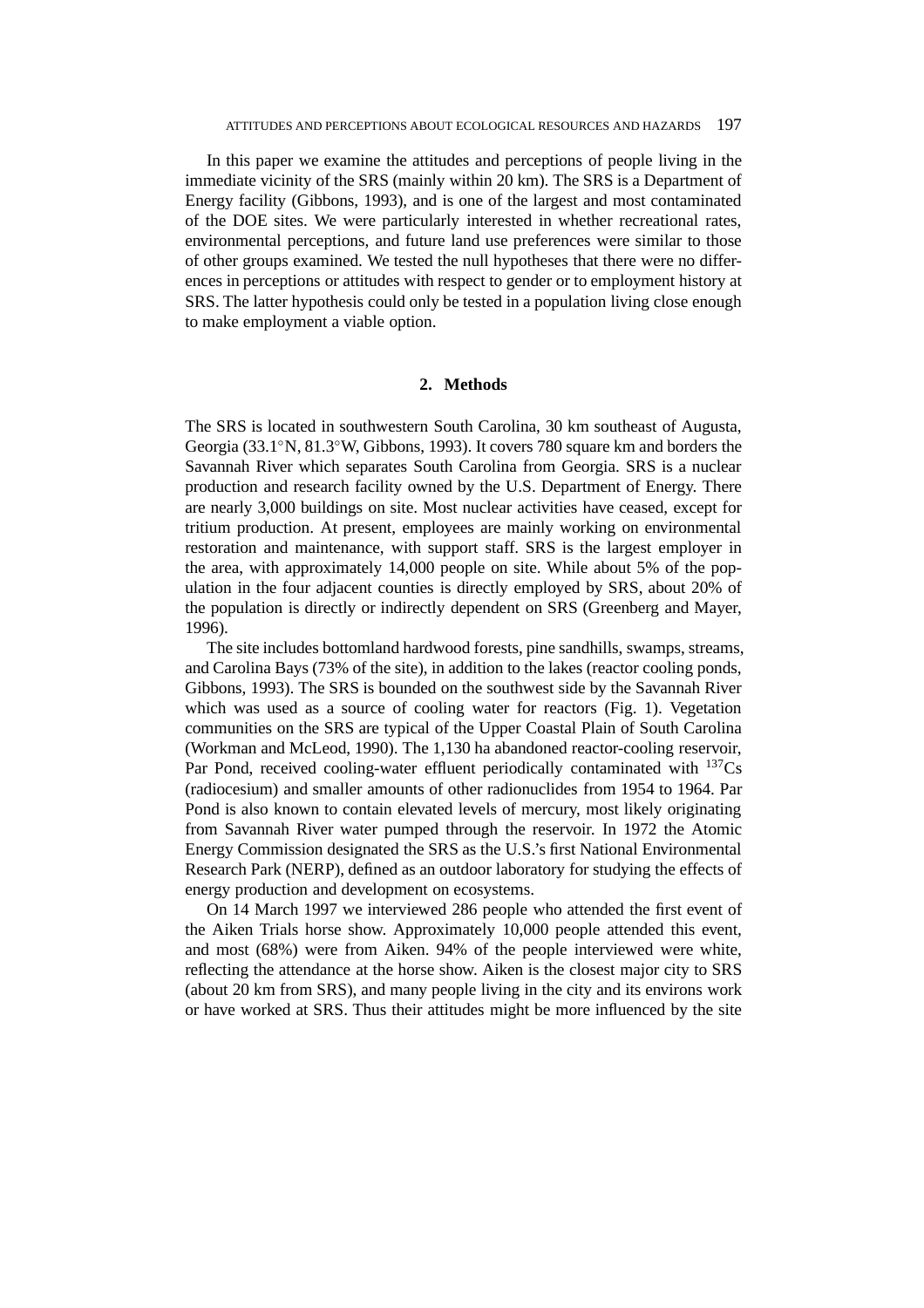

*Figure 1.* Map of the Savannah River Site, showing location of survey at Aiken Trials, SRS, and other nearby sites.

than are those of people living farther away. Further, a substantial proportion of Aiken attend the Trials.

Subjects were interviewed while they waited for events. The show lasted all day, even though the horses were raced for a total time of less than an hour. Thus there was considerable time to conduct the interviews. People were relaxed, seemed very willing to talk to us, and many continued to discuss the various issues with us long after the interview was completed. The sample was not selected strictly randomly, but there is no reason to believe it was not representative of those attending the exhibition. Nearly everyone (96%) we approached agreed to answer the questions; exceptions were people who were deeply engaged in discussion or were high level DOE or Westinghouse administrators, who declined to respond. The people interviewed were clearly stakeholders because they live in a town that is significantly impacted by SRS, and many work at the site.

The questionnaire was divided into six parts dealing with demography, hunting and fishing activities, future land use at SRS, severity of selected environmental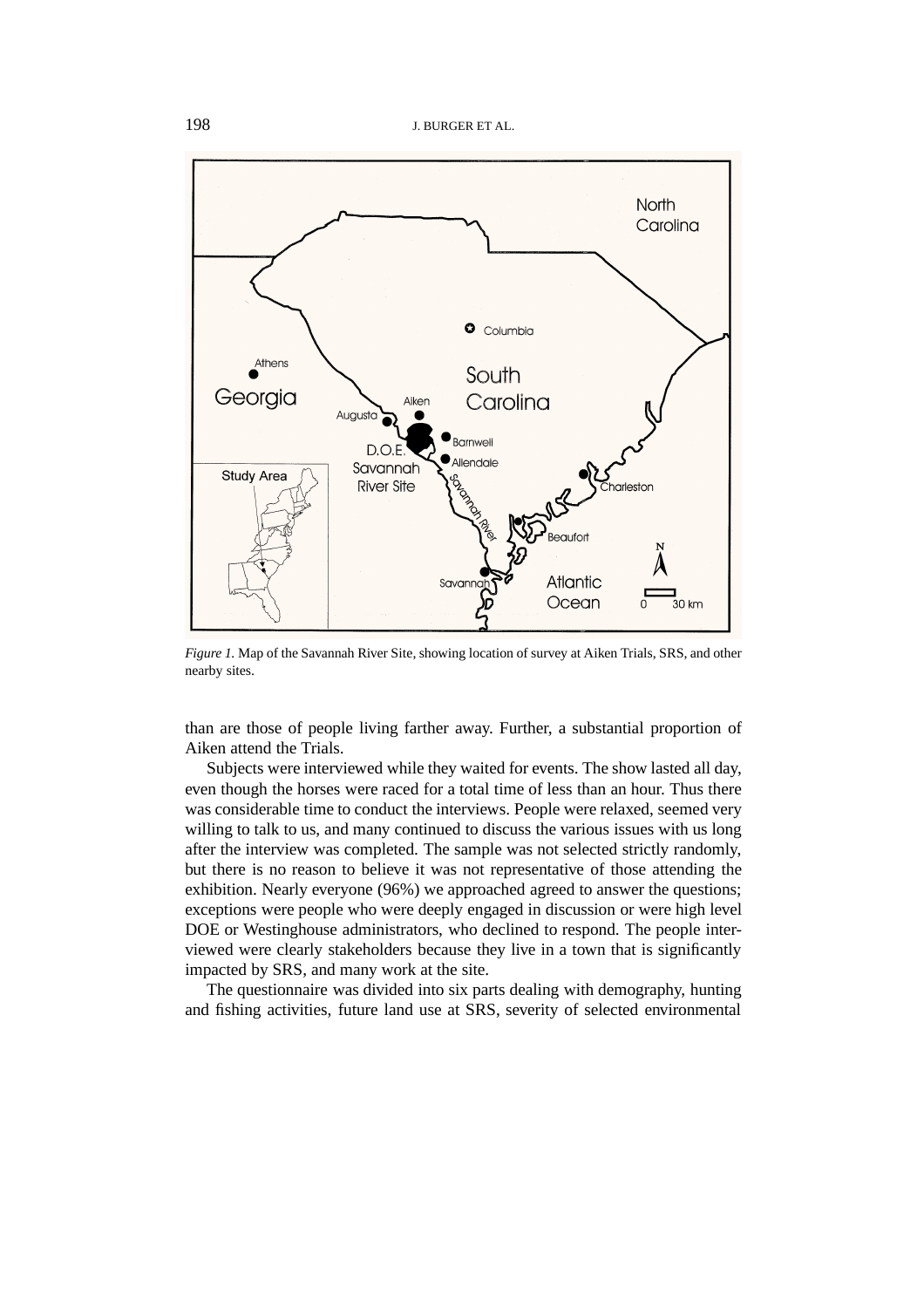problems, willingness to expend federal funds for these problems, and evaluation of concerns about SRS. This latter series of questions was added for the population living within the vicinity of SRS because they were likely to have concerns, while those living elsewhere in the state were not. Hunting and fishing questions dealt with days spent in these activities, how many guns and fishing rods they possessed, whether they ever hunted or fished at SRS, whether they would pay to do so, and whether they believed that the deer and fish on SRS were safe to eat.

Respondents were then asked to rank the desirability of future land uses for SRS on a scale of 1 (=never desirable) to 5 (=most desirable). Land use options included recreational, residential, commercial, nuclear, and preservation or research activities. For the questions on severity of environmental problems and use of federal funds, subjects were asked to rank them from 1 (=strongly disagree) to 5 (=strongly agree). Strongly agree means the subject ranked the problem as very severe, or that federal funds should definitely be spent to mitigate the problem. These two sections were not linked, and the order in which the environmental problems were presented was not the same in each section. This section included ecological problems, contaminants, Superfund sites and Department of Energy sites. Superfund sites are hazardous waste sites that meet the U.S. Environmental Protection Agency's criteria for inclusion on the National Priorities List of Hazardous Waste sites requiring remediation to protect public health. The protocol was the same used for the other population cohorts studied (Burger *et al.*, 1997, in press).

We then asked the respondents to rank concerns on a scale of 1 (no concern) to 5 (high level of concern). Concerns were loss of jobs, storage of additional nuclear material, hazardous spills or accidents on site, storage of current nuclear material, changes in property values, loss of hunting opportunities, loss of recreation, and safety of the game from SRS. This list was generated from detailed telephone interviews of more than 70 hunters and fishers who used SRS extensively (Sanchez and Burger, in press), and in-person interviews with the general public at Columbia, South Carolina (Burger *et al.*, 1997).

We used ANOVA with Duncan Multiple Range Test to determine whether there were differences as a function of gender and work history, and to determine differences between future land use preferences. Given in the text and figures are means and standard errors.

## **3. Results**

There were few significant gender differences in recreational rates, attitudes about federal spending and future land use preferences or concerns at SRS (Table I). As might be expected, men engaged in significantly more hunting and fishing than did women, and ranked hunting and fishing more highly as preferred future land uses than did women. There were few differences in preferences for federal funding, except for environmental problems that ranked relatively low (ozone, pesticides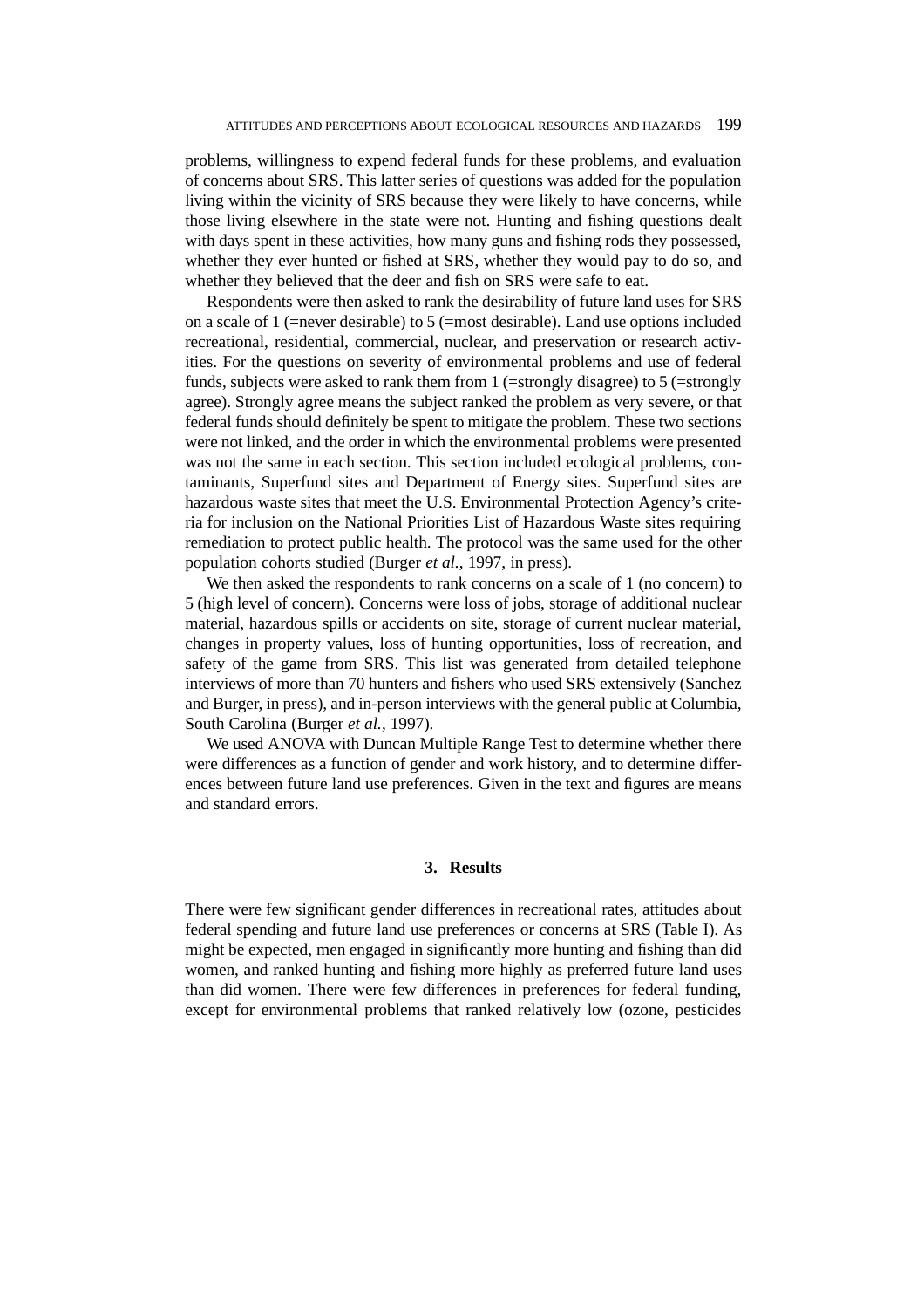#### TABLE I

Gender differences in recreation, attitudes about federal funding, future land use at SRS, and a ranking of concerns. Given are means  $\pm$  one standard error. NS = not significant by Kruskal-Wallis test.

|                                        | Female           | Male             | $\chi^2(p)$    |
|----------------------------------------|------------------|------------------|----------------|
| Number                                 | 129              | 157              |                |
| Age                                    | 39.87±1.34       | 39.82±1.21       | $0.0004$ (NS)  |
| Grade in school                        | $14.76 \pm 0.21$ | $14.25 \pm 0.20$ | $2.17$ (NS)    |
| Recreational activities (days/year)    |                  |                  |                |
| Photograph                             | 29.67±4.57       | $22.81 \pm 3.61$ | 2.11 (NS)      |
| Fish                                   | $8.30 \pm 3.65$  | $23.67 \pm 5.02$ | 23.89 (0.0001) |
| Hunt                                   | $2.58 \pm 1.29$  | $8.87 \pm 2.63$  | 20.83 (0.0001) |
| Hike                                   | $5.45 \pm 2.91$  | $6.21 \pm 2.54$  | $0.31$ (NS)    |
| Camp                                   | $6.37 \pm 1.88$  | $5.54 \pm 1.42$  | $0.38$ (NS)    |
| <b>Federal Funding</b>                 |                  |                  |                |
| Clean SRS                              | $4.49 \pm 0.09$  | $4.46 \pm 0.09$  | $0.02$ (NS)    |
| Clean DOE sites                        | $4.45 \pm 0.10$  | $4.49 \pm 0.09$  | $0.09$ (NS)    |
| Clean Rocky Flats, CO                  | $4.43 \pm 0.09$  | $4.34 \pm 0.09$  | $0.30$ (NS)    |
| Preserve rain forests                  | $4.39 \pm 0.10$  | $4.16 \pm 0.11$  | $1.90$ (NS)    |
| Make drinking water safe               | $4.30 \pm 0.12$  | $4.18 \pm 0.11$  | $0.47$ (NS)    |
| Clean Hanford, WA                      | $4.34 \pm 0.10$  | $4.08 \pm 0.11$  | 1.82 (NS)      |
| Clean ocean trash                      | $4.06 \pm 0.12$  | $3.85 \pm 0.12$  | $1.32$ (NS)    |
| Removed lead from drinking water       | $3.99 \pm 0.12$  | $3.78 \pm 0.12$  | $1.38$ (NS)    |
| Clean superfund sites                  | $3.79 \pm 0.14$  | $3.80 \pm 0.12$  | $0.0004$ (NS)  |
| Fix ozone depletion                    | $3.74 \pm 0.14$  | $3.31 \pm 0.14$  | 3.97(0.05)     |
| Reduce pesticide levels in environment | $3.45 \pm 0.13$  | $2.92 \pm 0.13$  | 7.99(0.05)     |
| Remove radon from homes                | $2.59 \pm 0.14$  | $2.39 \pm 0.13$  | 1.70 (NS)      |
| Reduce high voltage power lines        | $2.63 \pm 0.13$  | $2.01 \pm 0.11$  | 16.29 (0.0001) |
| Future land use at SRS                 |                  |                  |                |
| National Environmental Research Park   | $4.79 \pm 0.05$  | $4.79 \pm 0.05$  | $0.08$ (NS)    |
| Continue nuclear material production   | $3.81 \pm 0.15$  | $4.02 \pm 0.13$  | $1.61$ (NS)    |
| Hiking                                 | $3.85 \pm 0.13$  | $3.62 \pm 0.13$  | $1.44$ (NS)    |
| Hunting                                | $3.39 \pm 0.14$  | $3.74 \pm 0.13$  | 4.36(0.04)     |
| Camping                                | $3.42 \pm 0.14$  | $3.58 \pm 0.12$  | $0.67$ (NS)    |
| Fishing                                | $3.11 \pm 0.14$  | $3.66 \pm 0.12$  | 9.13(0.003)    |
| Preserve only                          | $2.91 \pm 0.15$  | $2.80 \pm 0.13$  | $0.32$ (NS)    |
| <b>Building factories</b>              | $2.57 \pm 0.15$  | $2.75 \pm 0.14$  | $0.60$ (NS)    |
| Increase nuclear waste storage         | $2.31 \pm 0.15$  | $2.66 \pm 0.14$  | $2.96$ (NS)    |
| Only hunting & fishing                 | $1.69 \pm 0.12$  | $1.95 \pm 0.12$  | 2.25 (NS)      |
| <b>Building houses</b>                 | $1.45 \pm 0.09$  | $1.66 \pm 0.10$  | $1.17$ (NS)    |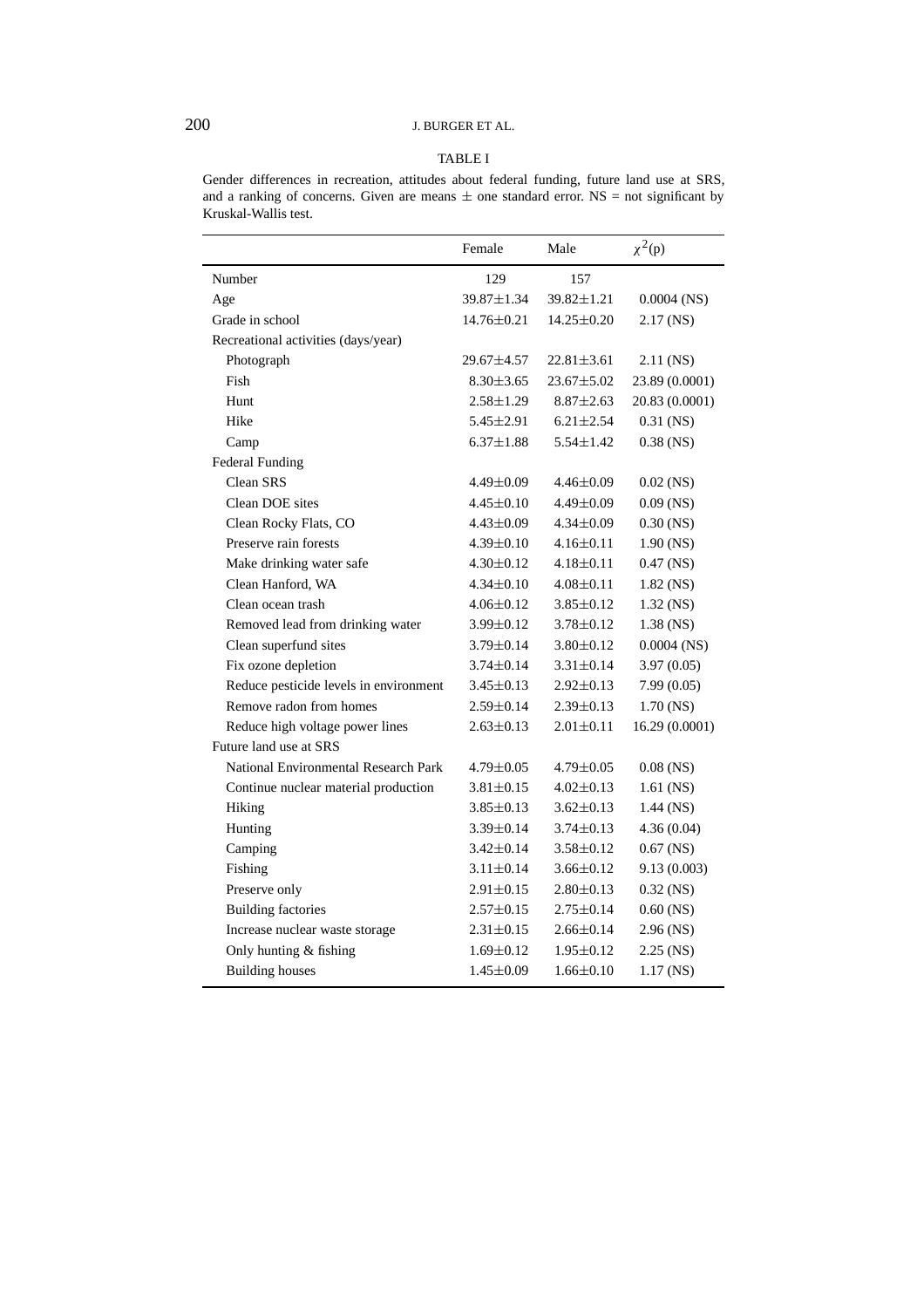TABLE I

| <br>Continued.                         |                 |                 |                |
|----------------------------------------|-----------------|-----------------|----------------|
|                                        | Female          | Male            | $\chi^2(p)$    |
| Concerns at SRS                        |                 |                 |                |
| Loss of jobs                           | $4.26 \pm 0.11$ | $4.18 \pm 0.10$ | $0.52$ (NS)    |
| Storage of additional nuclear material | $4.08 \pm 0.14$ | $3.81 \pm 0.13$ | $2.28$ (NS)    |
| Accidents or spills at site            | $3.70 \pm 0.15$ | $3.58 \pm 0.14$ | $0.50$ (NS)    |
| Storage of current nuclear material    | $3.78 \pm 0.15$ | $3.41 \pm 0.15$ | $2.63$ (NS)    |
| Changes in property values             | $3.71 \pm 0.14$ | $3.11 \pm 0.13$ | 11.32 (0.0008) |
| Loss of hunting opportunities          | $1.80 \pm 0.11$ | $2.06 \pm 0.11$ | $1.29$ (NS)    |
| Loss of recreation on site             | $1.90 \pm 0.11$ | $1.95 \pm 0.11$ | $0.01$ (NS)    |
| Eating game at SRS                     | $1.78 \pm 0.12$ | $1.96 \pm 0.11$ | $1.007$ (NS)   |

and power lines). Similarly, there were no gender differences in ranking of overall concerns at SRS, except that females were significantly more concerned about the effect of SRS on property values.

There were almost no differences in recreational rates as a function of employment history at SRS (Table II), except that people who were employed at SRS fished significantly more than those who were never employed at SRS. There were, however, significant differences as a function of employment history with respect to federal funding, future land use, and concerns about SRS (Table II). Where there were differences about the ranking of federal spending, people who were employed at SRS ranked cleaning up nuclear sites (regardless of their location) higher than people who were never employed at SRS, and they ranked all other problems lower (removing lead from drinking water, removing radon from homes, reducing pesticide levels, reducing the number of high voltage power lines).

The highest ranked future land use for SRS was as a National Environmental Research Park, followed by continued nuclear production, hiking, hunting, camping and fishing. Low ranked future land uses were hunting and fishing only, and residential use (Table II). People who worked at SRS (now or in the past) ranked nearly all future land uses higher than did those who were never employed at SRS (Table II). Using SRS for hunting and fishing was the only future land use that people employed at SRS ranked lower than non-employees.

Before we asked respondents to rank specific concerns, we asked them what they considered to be the major issue at SRS. In general, people were equally concerned with economics and environmental issues (Table III). While most people were concerned with the local economy and loss of jobs (40%,) a few people (4%) felt SRS was spending too much money or was ineffective, or that people employed there did not work very much. Primary environmental concerns dealt with waste, safety from environmental spills, and cleaning up the site.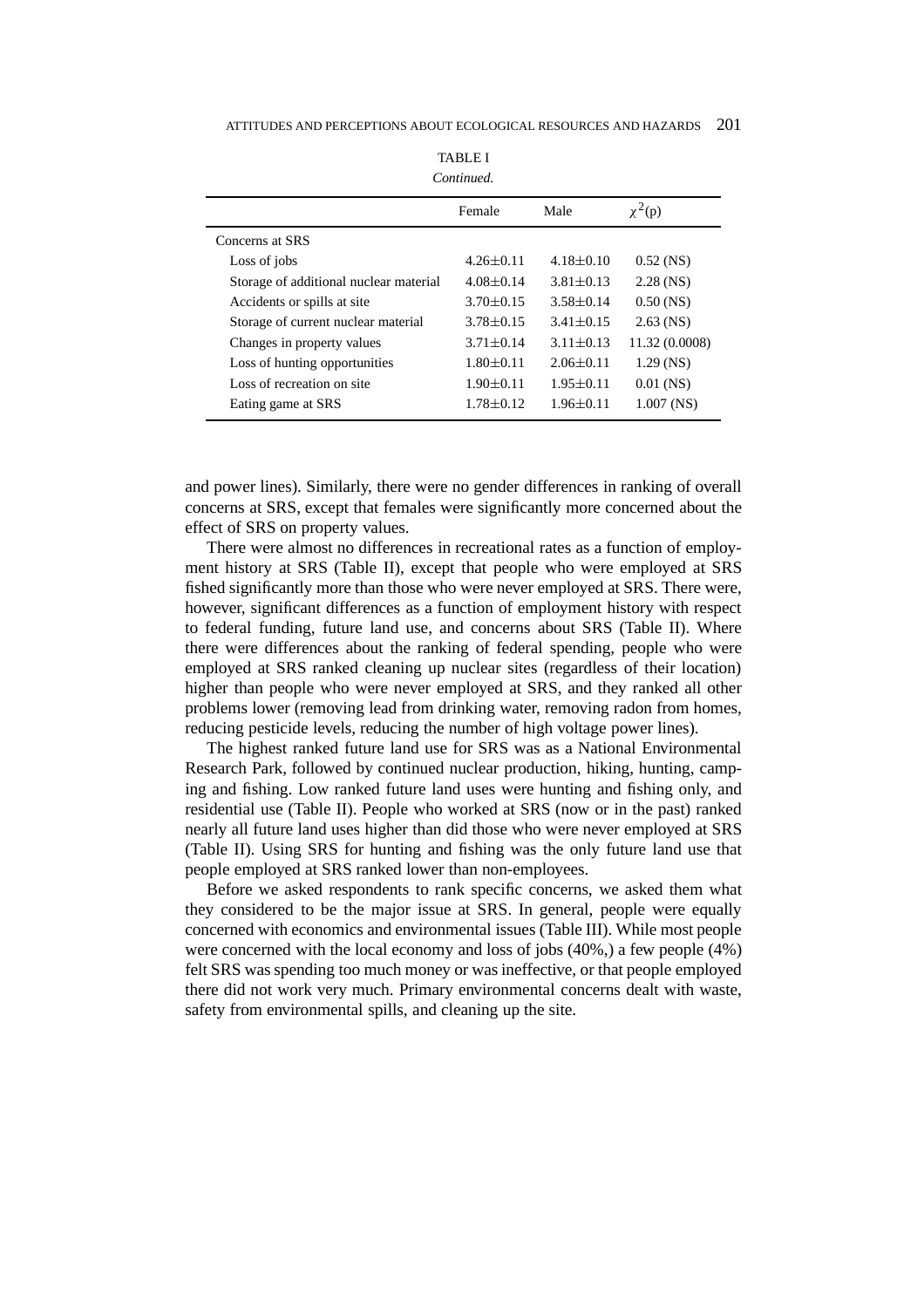# TABLE II

Differences in recreation, attitudes, and perceptions as a function of employment at SRS (now or in the past) compared to never working at SRS. Given are means  $\pm$  one standard error. NS = not significant by Kruskal-Wallis test.

|                                        | <b>Employed at SRS</b> | Never employed<br>at SRS | $\chi^2(p)$    |
|----------------------------------------|------------------------|--------------------------|----------------|
| Number                                 | 91                     | 189                      |                |
| Age                                    | $41.56 \pm 1.27$       | 38.40±1.15               | 4.59(0.03)     |
| Grade in school                        | $14.71 \pm 0.22$       | $14.40 \pm 0.19$         | $1.15$ (NS)    |
| Recreational activities (days/year)    |                        |                          |                |
| Photograph                             | $22.43 \pm 5.22$       | $27.73 \pm 3.68$         | $0.32$ (NS)    |
| Fish                                   | $16.07 \pm 5.37$       | $13.37 \pm 3.22$         | 3.97(0.05)     |
| Hunt                                   | $7.09 \pm 2.28$        | $5.38 \pm 2.09$          | $1.83$ (NS)    |
| Hike                                   | $4.11 \pm 1.33$        | $6.50 \pm 2.79$          | $0.23$ (NS)    |
| Camp                                   | $8.80 \pm 3.03$        | $4.50 \pm 0.96$          | $0.36$ (NS)    |
| <b>Federal Funding</b>                 |                        |                          |                |
| Clean SRS                              | $4.78 \pm 0.06$        | $4.31 \pm 0.09$          | 8.73 (0.003)   |
| Clean DOE sites                        | $4.67 \pm 0.09$        | $4.39 \pm 0.08$          | 3.93(0.05)     |
| Clean Rocky Flats, CO                  | $4.56 \pm 0.09$        | $4.27 \pm 0.09$          | $3.02$ (NS)    |
| Preserve rain forests                  | $3.94 \pm 0.15$        | $4.40 \pm 0.09$          | 8.87 (0.0003)  |
| Make drinking water safe               | $3.92 \pm 0.16$        | $4.37 \pm 0.09$          | 7.38(0.007)    |
| Clean Hanford, WA                      | $4.60 \pm 0.10$        | $4.02 \pm 0.10$          | 12.50 (0.0004) |
| Clean ocean trash                      | $3.60 \pm 0.17$        | $4.12 \pm 0.10$          | 6.53(0.01)     |
| Removed lead from drinking water       | $3.61 \pm 0.16$        | $4.00 \pm 0.10$          | 4.93(0.03)     |
| Clean superfund sites                  | $3.79 \pm 0.15$        | $3.84 \pm 0.11$          | $0.30$ (NS)    |
| Fix ozone depletion                    | $3.37 \pm 0.17$        | $3.59 \pm 0.12$          | $1.13$ (NS)    |
| Reduce pesticide levels in environment | $2.84 \pm 0.16$        | $3.33 \pm 0.11$          | 5.77(0.02)     |
| Remove radon from homes                | $2.08 \pm 0.15$        | $2.66 \pm 0.12$          | 7.20(0.007)    |
| Reduce high voltage power lines        | $1.86 \pm 0.11$        | $2.48 \pm 0.11$          | 7.63(0.006)    |
| Future land use at SRS                 |                        |                          |                |
| National Environmental Research Park   | $4.80 \pm 0.06$        | $4.76 \pm 0.05$          | $0.31$ (NS)    |
| Continue nuclear material production   | $4.28 \pm 0.14$        | $3.76 \pm 0.12$          | 7.03(0.008)    |
| Hiking                                 | $3.78 \pm 0.16$        | $3.69 \pm 0.12$          | $0.13$ (NS)    |
| Hunting                                | $3.99 \pm 0.14$        | $3.37 \pm 0.12$          | 7.04(0.008)    |
| Camping                                | $3.42 \pm 0.16$        | $3.52 \pm 0.11$          | $0.37$ (NS)    |
| Fishing                                | $3.70 \pm 0.15$        | $3.25 \pm 0.12$          | 4.02(0.04)     |
| Preserve only                          | $2.53 \pm 0.18$        | $2.96 \pm 0.12$          | 3.97(0.05)     |
| <b>Building factories</b>              | $2.95 \pm 0.19$        | $2.53 \pm 0.13$          | 3.72(0.05)     |
| Increase nuclear waste storage         | $2.92 \pm 0.18$        | $2.31 \pm 0.13$          | 7.62(0.006)    |
| Only hunting & fishing                 | $1.48 \pm 0.11$        | $2.04 \pm 0.11$          | 9.90(0.002)    |
| <b>Building houses</b>                 | $1.69 \pm 0.14$        | $1.52 \pm 0.08$          | $0.79$ (NS)    |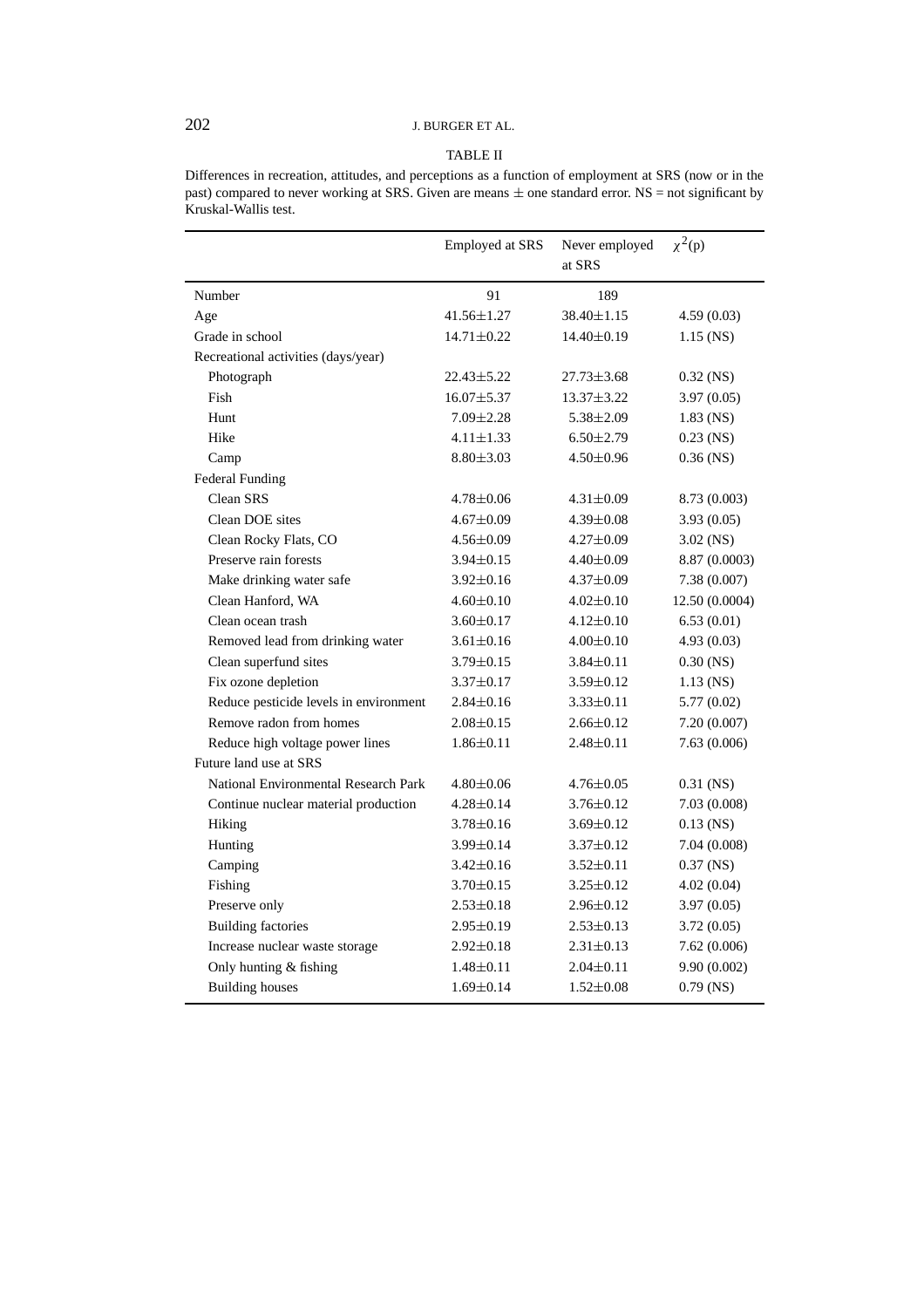|                                        | 1799.JE<br>Continued. |                          |                |
|----------------------------------------|-----------------------|--------------------------|----------------|
|                                        | Employed at SRS       | Never employed<br>at SRS | $\chi^2(p)$    |
| Concerns at SRS                        |                       |                          |                |
| Loss of jobs                           | $4.40 \pm 0.12$       | $4.13 \pm 0.10$          | $2.21$ (NS)    |
| Storage of additional nuclear material | $3.47 \pm 0.18$       | $4.15 \pm 0.11$          | 11.83 (0.0006) |
| Accidents or spills at site            | $3.17 \pm 0.19$       | $3.85 \pm 0.12$          | 9.49(0.002)    |
| Storage of current nuclear material    | $3.04 \pm 0.19$       | $3.83 \pm 0.12$          | 9.65(0.002)    |
| Changes in property values             | $3.49 \pm 0.18$       | $3.35 \pm 0.12$          | $0.90$ (NS)    |
| Loss of hunting opportunities          | $1.78 \pm 0.12$       | $1.98 \pm 0.10$          | $0.79$ (NS)    |
| Loss of recreation on site             | $1.86 \pm 0.13$       | $1.95 \pm 0.10$          | $0.17$ (NS)    |
| Eating game at SRS                     | $1.96 \pm 0.13$       | $1.95 \pm 0.10$          | $1.90$ (NS)    |

ATTITUDES AND PERCEPTIONS ABOUT ECOLOGICAL RESOURCES AND HAZARDS 203

TABLE III

Loss of jobs ranked the highest as a concern about SRS, and there were no differences with respect to employment history. The other high ranking concerns, in order of concern, were: storage of additional nuclear material, accidents or spills, storage of current nuclear material and change in property values (Table II). All other concerns ranked very low. There were differences in the ranking of concerns as a function of employment history, with people employed at SRS being significantly less concerned about storage of nuclear material (current or additional) and accidents or spills. People were equally concerned about property values, and they mentioned that values dropped as SRS laid off people.

## **4. Discussion**

#### 4.1. OVERALL RISK EVALUATION

The people who were interviewed in this study showed some inconsistent evaluations. They ranked concern for both current and additional storage of nuclear waste relatively high, yet they ranked nuclear production as a relatively high future land use and they ranked storage of nuclear waste as an intermediate future land use. This inconsistency could result either from past knowledge that the handling of nuclear waste by SRS has been safe, from optimistic biases about their own vulnerability to potential risks from SRS (Weinstein *et al.*, 1989), or to a relative ranking of the certainty of an adverse outcome of local job losses compared to the lower potential for future nuclear accidents or spills. Thus, high probability/medium impact outweighed low probability/high impact outcomes.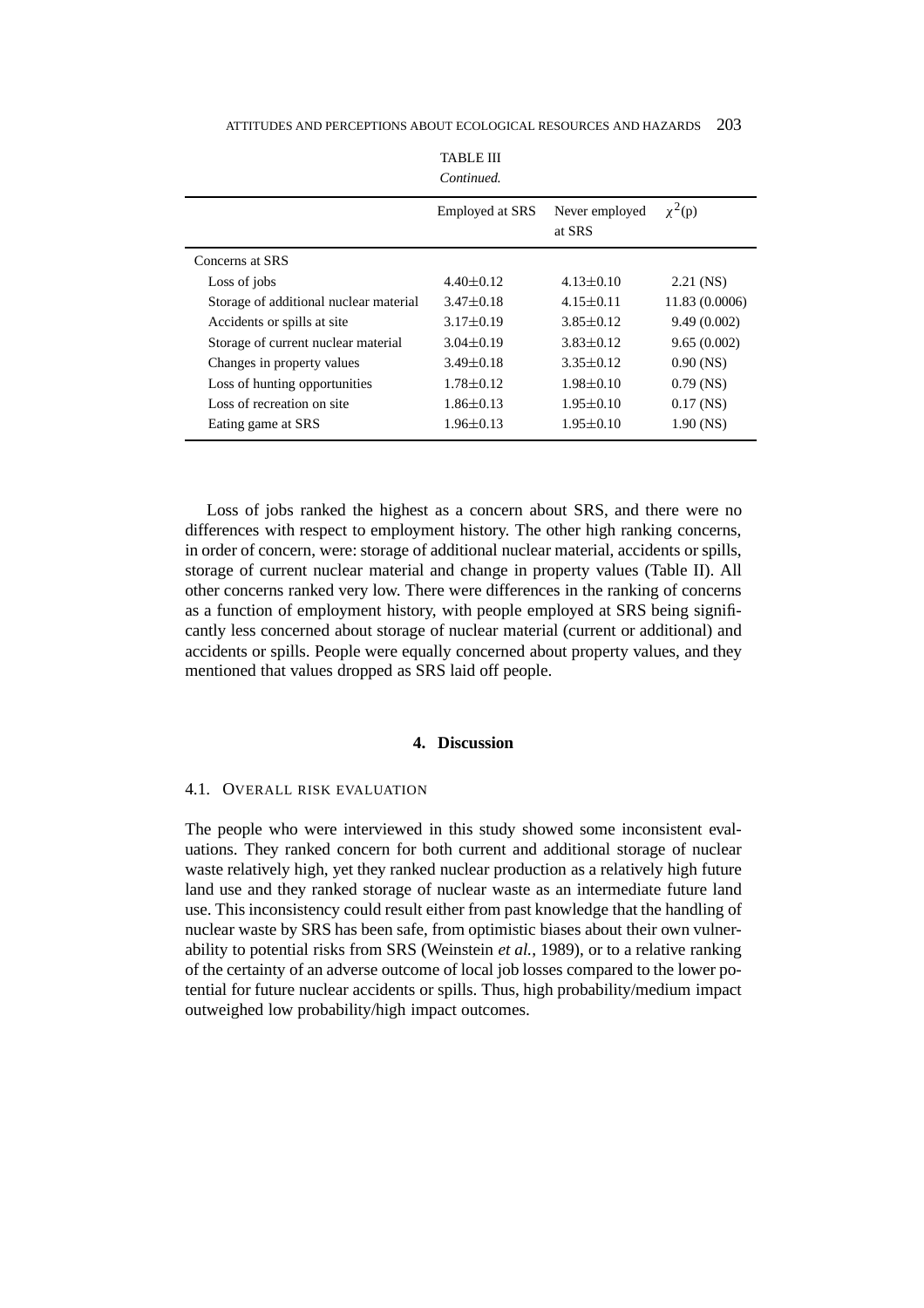#### TABLE IV

Responses by interviewees when asked about the most important issue at SRS. Total interviewed was 286 (85% responded). Words given under each category are those used by respondents, but the three categories are ours.

|                          | Number | Percent of<br>those responding |
|--------------------------|--------|--------------------------------|
| Economic issues          |        |                                |
| Jobs                     | 80     | 33                             |
| Economy                  | 17     | 7                              |
| Efficiency/inefficiency  | 11     | $\overline{\mathcal{A}}$       |
| or excessive cost        |        |                                |
| Overall <sup>a</sup>     |        | 41                             |
| Environmental issues     |        |                                |
| Waste/waste storage      | 33     | 14                             |
| Safety                   | 25     | 10                             |
| Clean-up the site        | 25     | 10                             |
| Contamination            | 14     | 6                              |
| Environment              | 11     | 5                              |
| Overall <sup>a</sup>     |        | 44                             |
| Political/mission issues |        |                                |
| Defense missions         | 14     | 6                              |
| Politics of site         | 7      | 3                              |
| Mission                  | 3      | 1                              |
| Others                   | 10     | 5                              |
| <b>Overall</b>           |        | 15                             |

<sup>a</sup> Some people listed more than one of these.

Many people did mention, however, that they were very unhappy about waste from elsewhere being brought to SRS. The question of the safety of nuclear technology is not a matter of objective or scientific, historic data, but is elusive, and true risks must be predicted based on inadequate data (Flynn *et al.*, 1994). Verplanken (1989) found that beliefs and attitudes of people in the Netherlands toward nuclear energy changed dramatically following the Chernobyl accident. They viewed the probability of a catastrophic accident as higher, and rated the perceived benefits as less probable. A similar thing may be happening for people living near SRS. Since there has never been a highly publicized major accident, they rank the benefits high and the probability of a catastrophic accident lower. Even so, they continued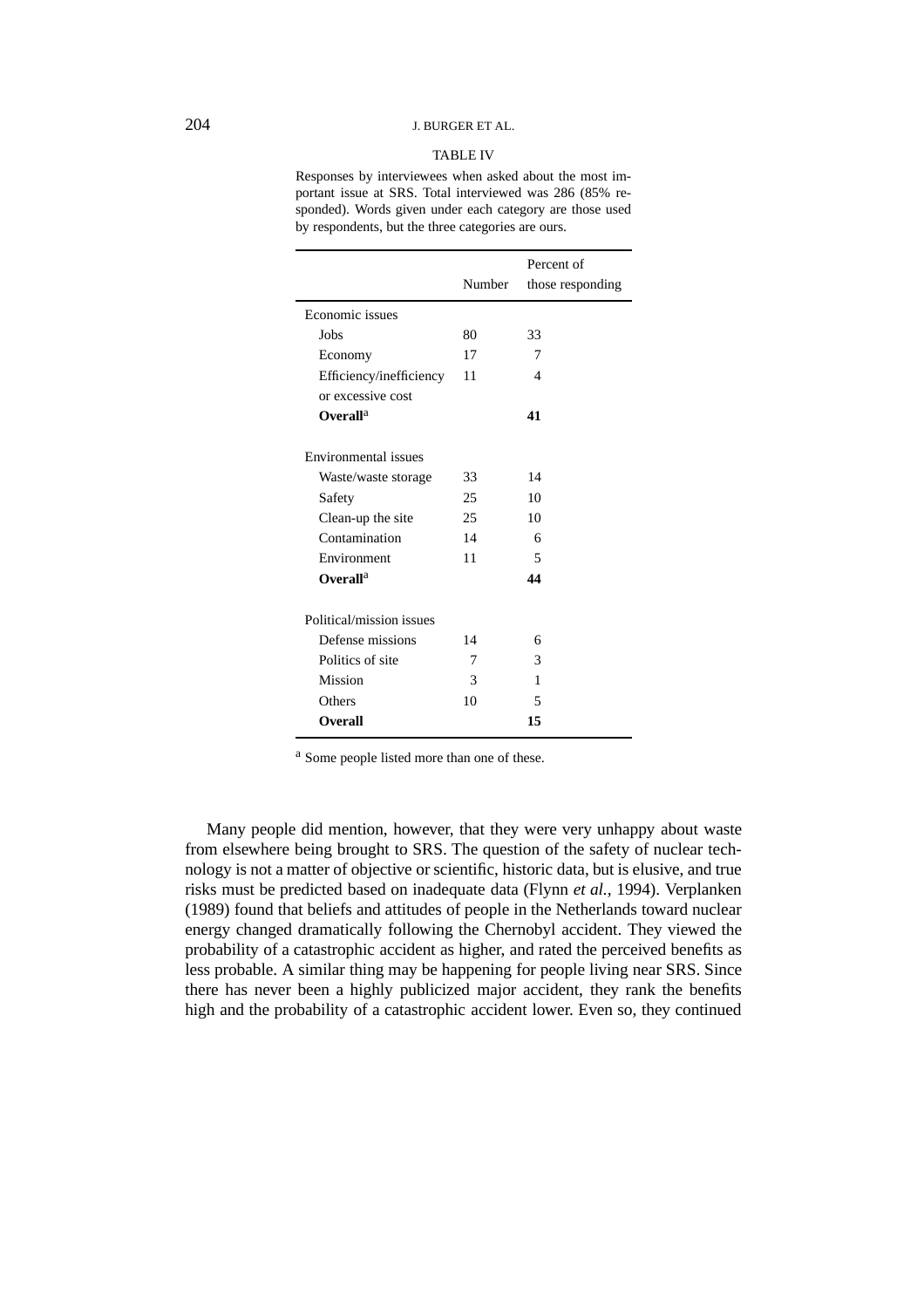to rank concerns about nuclear accidents and additional storage high because of a common general dread or fear of high level nuclear waste (Slovic *et al.*, 1991b).

In the sample we interviewed, people ranked cleaning up Department of Energy sites very high (mean of 4.7 out of 5), yet they ranked cleaning up Superfund sites lower (mean of 3.8). These differences may reflect the direct applicability of clean-up operations to their own economic well-being. Many people noted that cleaning up SRS and other DOE sites would help preserve jobs in Aiken and the surrounding communities. Thus, for the community living directly around SRS, the risk evaluation may not be among accidents, spills and other potential dangers from nuclear and chemical activities on site, but among these risks, jobs and local economic prosperity. In this risk evaluation, the entire community is involved because SRS plays such an important economic role in the community regardless of direct employment at the site (Greenberg, unpubl data). Continued clean-up of SRS or other DOE sites was viewed by those questioned as clearly linked to jobs in the region.

#### 4.2. GENDER DIFFERENCES

Gender differences in environmental attitudes and ranking of risks have been shown for a number of hazards (Blocker and Eckberg, 1989; Steger and Witt, 1989; Fischer *et al.*, 1991; Kraus *et al.*, 1992; Flynn *et al.*, 1994). In general, women are more concerned about environmental hazards than men. It is more complicated in that race also enters into the equation; Flynn *et al.* (1994) found that white men perceived environmental risks as smaller than did white women and black men and women. Gender differences are particularly great for nuclear and other technologies that are seen as posing risks of contamination (Davidson and Freudenburg, 1996). Further, in a review of available research, Davidson and Freudenburg (1996) suggest that women tend to express greater concern than do men about the health and safety implications of any given level of technological risk. Greenberg and Schneider (1995) also found greater female than male concerns about local technological, behavioral and land use hazards in good neighborhoods, but there was no gender difference in stressed neighborhoods.

In the present study we found that the levels of concern were relatively similar among men and women. There were significant gender differences for environmental problems that ranked lower overall (i.e., ozone, pesticides, and high tension power lines). In all cases, females ranked these higher than did men, corroborating previous studies. Similarly, females were more concerned than men about the effect of SRS on property values.

In some respects, the lack of gender differences for many aspects of recreational rates, preferences for federal funding and future land use, and concerns at SRS are interesting because these results differ from general observations elsewhere (Flynn *et al.*, 1994). We attribute these differences to the general relevance of the questions asked on this survey. Most of the questions dealt with issues that directly affected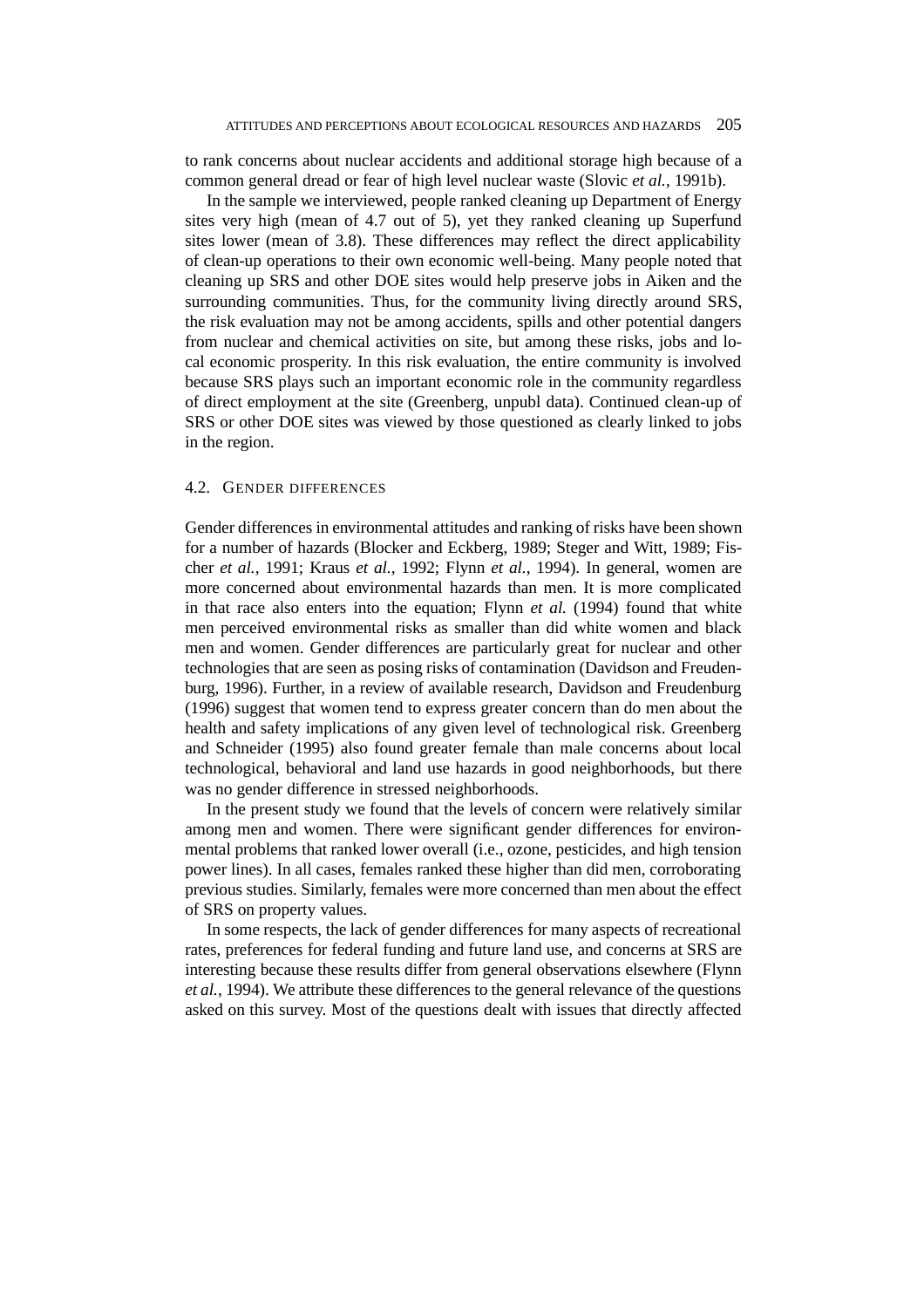people living close to SRS; most of the people interviewed, or a close relative, were employed by SRS, and would be affected by economic changes in the community caused by loss of jobs at SRS.

#### 4.3. DIFFERENCES AS A FUNCTION OF EMPLOYMENT HISTORY

The null hypotheses of no differences in recreational rates, federal funding preferences, future land use preferences, or concerns at SRS as a function of employment history were rejected for some aspects of each (Table II). In general, however, there were few differences with respect to recreational rates, but there were differences related to funding, future land use, and overall concerns. The differences can largely be explained by the following: 1) people who work at SRS think that the federal government should spend funds to clean up all nuclear facilities, and they think that less money should be spent on other environmental problems than did non-employees, 2) people who work at SRS ranked current uses of SRS higher than did people who never worked at SRS, and 3) people who work at SRS are less concerned about any storage of nuclear material or accidents at the site than are people who never worked at the site. Overall, these conclusions suggest that people working at the site want to keep the *status quo*, continue spending money on cleanup of DOE sites, and are less worried about potential problems with accidents or spills on site than are people who never worked for SRS.

Although everyone ranked loss of jobs as the primary concern about SRS, the people who worked there clearly recognized the connection between continued clean-up activities on site and jobs. People working at SRS ranked all current usages high, and ranked additional future uses higher than non-employees, suggesting that employees emphasize a connection between increased use of SRS and jobs. Given their concern for jobs and continuation of the *status quo*, it is remarkable that employees ranked storage of nuclear material (both current and additional) and spills so high as a concern. The employees of SRS, and to a lesser extent all the people interviewed in this survey, may be making a tradeoff between their direct social or economic benefit and the technological risk (Starr, 1969). Additionally, people may be exhibiting optimistic biases about their personal risks (Weinstein *et al.*, 1988; Weinstein, 1989).

Kadvany (1995) made a distinction between ranking risks and ranking the solutions to risk problems. In the context of our data from interviewing people living near SRS, we suggest that people rank nuclear production and accidents as a significant risk, but they rank cleaning up SRS or increased nuclear production activity as a solution to the risk of job loss or decreases in the local economy (even if they themselves do not work for SRS). The risks from loss of jobs, or declines in the local economy, are more immediate and clearer risks, while the potential for nuclear accidents or spills is more distant and uncertain, particularly since there is no local history of such accidents. Thus, it may not be inconsistent to rank concerns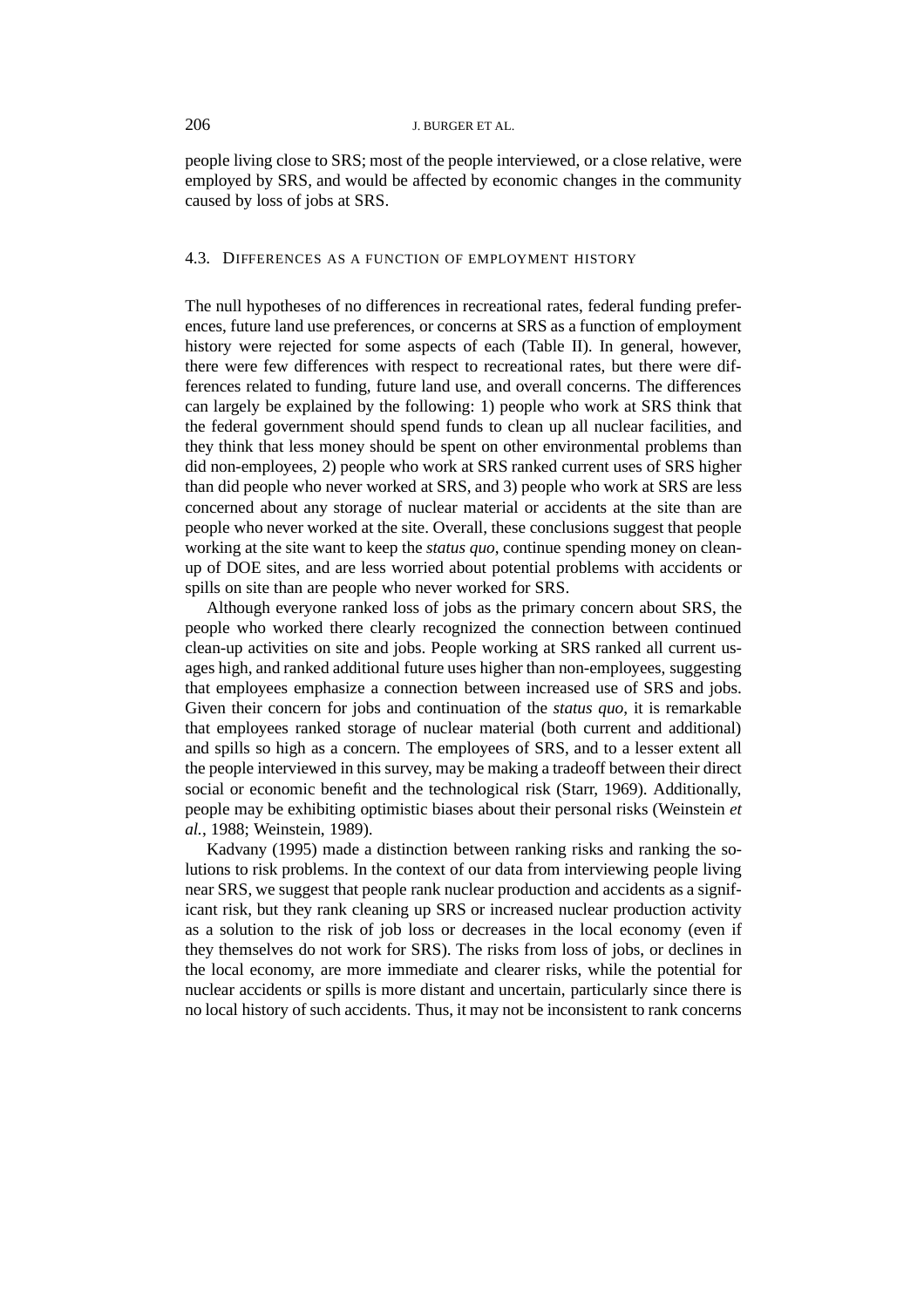about nuclear activity and spills high and to rank nuclear activity as a preferred future land use.

The overall concern with storage of nuclear waste, whether current waste or waste brought in from elsewhere, shows up as an important worry for most people in the nation (Slovic *et al.*, 1979). The transport of radioactive waste through local communities engenders even more concern, and the concern often is focused around the lack of trust of DOEs performance (Binney *et al.*, 1996), despite the fact that DOE transported nuclear weapons components among sites for many years. The lack of public trust is not limited to DOE, but also extends to the Superfund program (Mitchell, 1992).

#### 4.4. COMPARISONS WITH OTHER SOUTH CAROLINA POPULATIONS

Our initial objective in conducting this study was to determine whether there were differences in attitudes and perceptions as a function of residence for people living in the same state with a large, contaminated, Department of Energy facility. The question of spatial scale is just as important when considering attitudes and perceptions as it is when examining the risks themselves. Just as the scale for risk analysis can be so large that it misses crucial aspects of local variation (Jasanoff, 1993), so too can perception analysis miss critical aspects if the scale is too large. It is for this reason that we initially designed our overall study to include both local residents around SRS and the population at large in South Carolina.

One of our initial assumptions was that environmental attitudes and perceptions would be incorporated into the valuation of future land use for SRS. Considerable attention has been devoted to future land use on the Department of Energy sites, both across the complex, and at individual sites (NRC, 1995; DOE, 1996). This process has involved stakeholders at every level (DOE, 1996), although it is unclear whether recreational rates and attitudes of specific recreational groups were taken into account.

Research with all the populations examined in South Carolina (Burger *et al.*, 1997; Burger, 1997, in press, this study) indicates that recreational rates are higher than the 14-day recreational rate assumption in the Department of Energy's future use report (DOE, 1996). The rates for people living in the vicinity of SRS, taken from this survey, were higher for both photography and fishing, suggesting that if SRS opens land for these uses, the exposure assumption they use will underestimate potential use.

We compared attitudes about future land use of the general population (people interviewed at a Mayfest in Columbia, SC) to people living close to SRS (Figure 1). The general public ranked NERP the highest, followed by hiking, camping, preserve only, hunting, nuclear production, factories, housing, and storage of nuclear waste (with the lowest ranking, Burger *et al.*, 1997). People living adjacent to the site ranked NERP, hiking, camping, and housing similarly, but ranked preserve only, lower. They also ranked nuclear production, fishing and hunting, factories,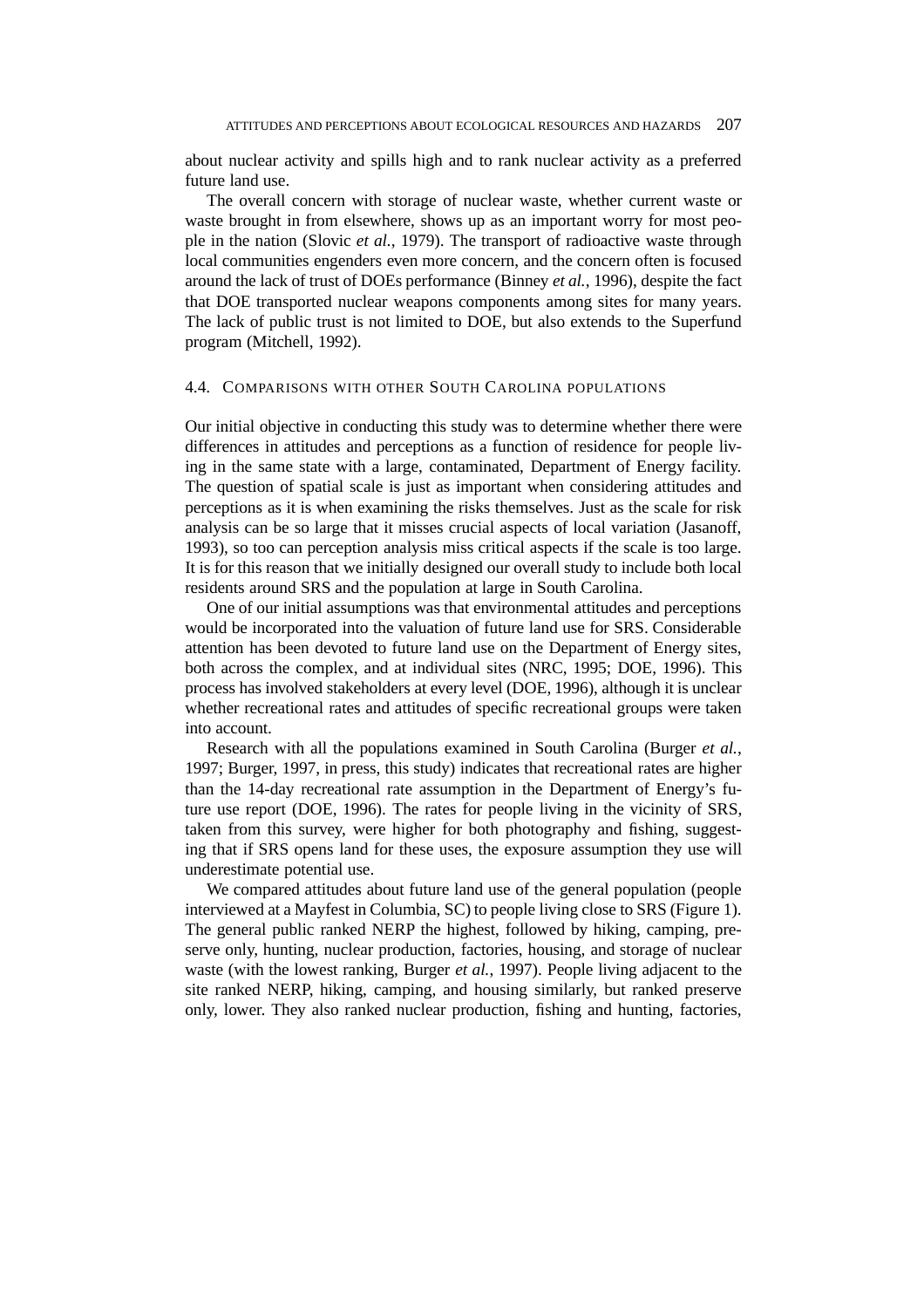

*Figure 2.* Comparison of future land use preferences of people interviewed at the Aiken Trials with men who actually hunted and fished on SRS in the Crackerneck area.

and storage of nuclear waste higher than did the general public. Thus, people living near the site ranked the current uses higher than did the general public, and ranked making it a preserve, which would limit other multiple uses, lower.

These data indicate that people living close to SRS consider that there could be more expanded industrial and nuclear usage at SRS, while those living farther away in the state see the recreational and conservation potential of the SRS lands as attractive. Partly this can be explained by perceived risk; any spills or accidents at the site would be most likely to affect the surrounding community, as would the creation of additional industry or nuclear usage. People living farther away would be less affected by the creation of jobs or by small nuclear mishaps, but would be positively affected by the creation of recreational facilities (such as hiking and camping) that they could use.

We also compared the sample interviewed at Aiken with men who actually used the SRS site for hunting and fishing (Sanchez and Burger, in press, Figure 2). Overall, the future land use preferences for these two populations were remark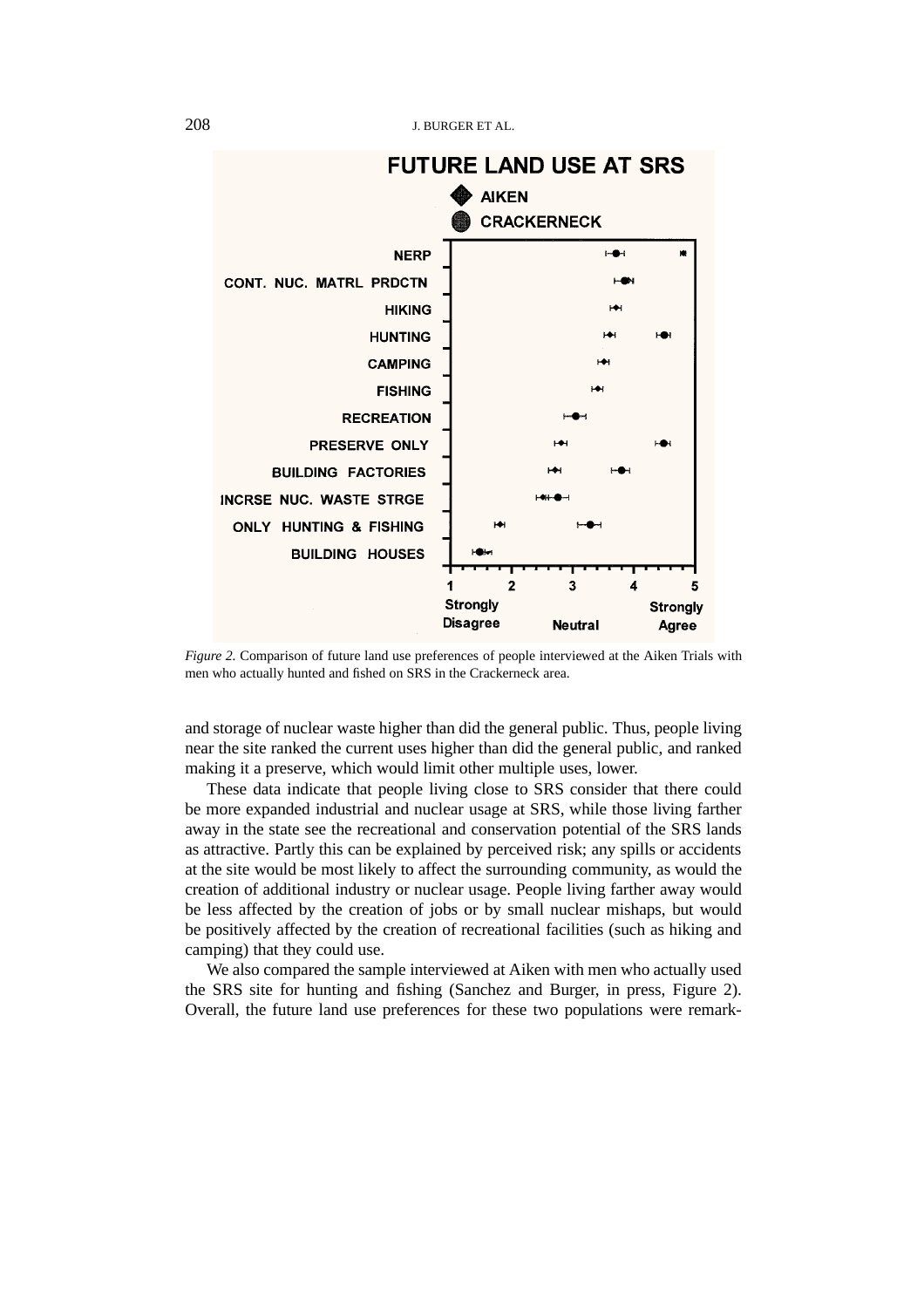ably similar with five exceptions. People who actually hunted and fished on the Crackerneck section of SRS ranked hunting, preserving the site, building factories, and using only for hunting and fishing higher than did the population living around SRS, and they ranked a NERP lower. These differences partly reflect the desire of the users to maintain SRS at a *status quo*, with hunting and fishing being the primary external land uses. Thus, except for the importance of hunting and fishing, the user population held similar preferences for future land use to the population sampled at the Aiken horse show.

#### 4.5. CONCLUSIONS

Taken altogether, our study shows that there are differences in perceptions about preferences for federal funding, future land use, and overall concerns as a function of distance from the Savannah River Site. People living directly around the site are more interested in expanding the activities that would have a direct economic impact locally (increasing nuclear production and storage, increasing industry), while those living farther away are interested in increasing recreational usage on site. People who live some distance from the site presumably would not derive much direct economic benefit, since they do not work at the site nor provide services for people who do. However, they could drive to the site to hunt, hike, or camp.

Even within the local population there are differences as a function of employment, with people who work (or worked) at SRS being less concerned about the dangers from nuclear activities and more in favor of spending federal dollars to clean up DOE sites, with the emphasis on jobs rather than risk reduction. Their lack of concern for the dangers of nuclear activities may be due to familiarity, and the knowledge that they have worked there for many years without apparent problems. Our data can largely be explained by personal interest in the benefits and risks rather than in general environmental concerns.

#### **Acknowledgments**

We thank B. D. Goldstein, M. Greenberg, J. Moore, G. Omenn, C. Powers, and A. Upton for valuable comments on the manuscript. This research was funded by the Consortium for Risk Evaluation with Stakeholder Participation (CRESP) through the Department of Energy (AI # DE-FC01-95EW55084), and by DOE contract number DE-ACO9-76SR00819 with the University of Georgia (JWG).

#### **References**

Bartell, S. M., Gardner, R. H. and O'Neill, R. V.: 1992, *Ecological Risk Estimation* (Boca Raton, FL: Lewis Press).

Binney, S. E., Mason, R., Martsolf, S. W. and Detweiler, J. H.: 1996. 'Credibility, public trust, and the transport of radioactive waste through local communities', *Environ. Behav.* **28**, 283.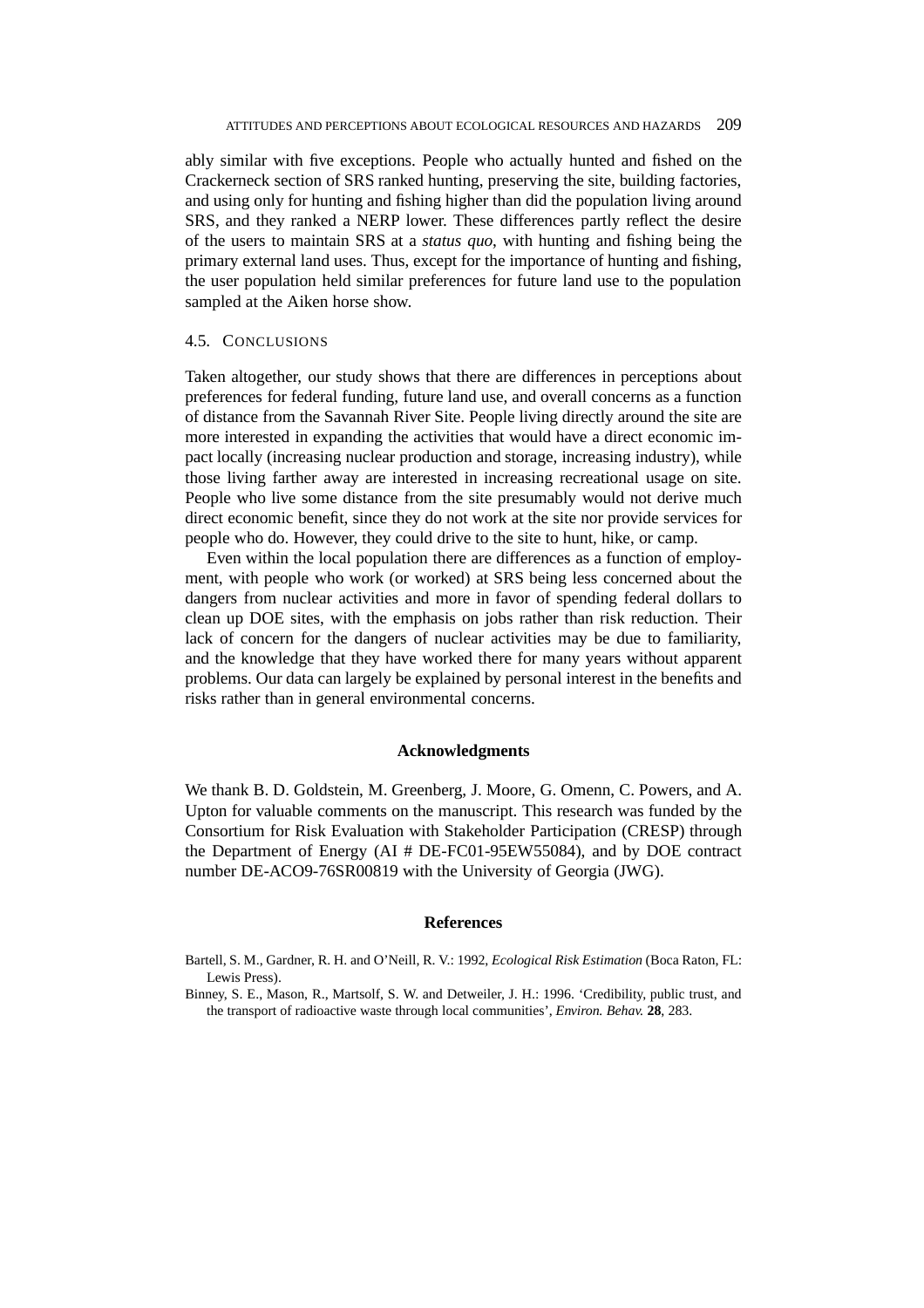- Blocker, T. and Eckberg, D.: 1989, 'Environmental issues as women's issues: general concerns and local hazards,' *Soc. Sci. Quart.* **70**, 586.
- Bradbury, J. A.: 1994, 'Risk communication in environmental restoration programs,' *Risk Anal.* **14**, 357.
- Burger, J.: 1997, 'Recreation and risk: potential exposure', *J. Toxicol. Environ. Health.* **52**, 269.
- Burger, J.: in press, 'Environmental attitudes and perceptions of future land use at the Savannah River Site: are there racial differences?' *J. Toxicol. Environ. Health.*
- Burger, J., Sanchez, J., Gibbons, J. W. and Gochfeld., M.: 1997, 'Risk perception, federal spending, and the Savannah River Site: attitudes of hunters and fishermen,' *Risk Analysis* **17**, 313.
- Burger, J., Sanchez, J., Gibbons, J. W. and Gochfeld., M.: in press, 'Gender differences in recreational use, environmental attitudes, and perceptions of future land use at the Savannah River Site', *Environ. Behav.*
- Buttel, F. H.: 1989, 'Resources, institutions, and political-economic processes: beyond allegory and allegation', *Social Sci. Quart.* **70**, 468.
- Buttel, F. H. and Humphrey, C. R.: 1987, Sociological theory and the natural environment. Paper presented at the annual meeting of the American Sociological Association, Chicago.
- Commission on Risk Assessment and Risk Management: 1996, *Report of the Commission on Risk Assessment and Risk Management* (Congress, Washington, D.C.).
- Davidson, D. J. and Freudenburg, W. R.: 1996, 'Gender and environmental risk concerns: a review and analysis of available research', *Environ. Behav.* **28**, 302.
- DOE, *Charting the Course: The Future Use Report* (Department of Energy, Washington, D.C. DOE/EM-0283, 1996).
- Dunlap, R.: 1991, 'Trends in public opinion toward environmental issues: 1965–1990', *Society and Natural Resources* **4**, 285.
- EPA (Environmental Protection Agency), Risk assessment and management: Framework for decision making (Washington DC, U.S. Environmental Protection Agency, 1984)
- Fischer, G. W., Morgan, M. G., Fischoff, B. Nair, I. and Lave, L. B: 1991, 'What risks are people concerned about?' *Risk Anal.* **11**, 303.
- Flynn, J., Slovic, P. and Mertz, C.: 1994, 'Decidedly different: expert and public views of risks from a radioactive waste repository', *Risk Anal.* **6**, 643.
- Freudenburg, W. R. and Gramling, R.: 1989, The emergence of environmental sociology: contributions of Riley E. Dunlap and William R. Catton, Jr., *Sociol. Inquiry* **59**, 439.
- Gibbons, A. R.: 1993, 'The Savannah River Ecology Laboratory', *1994 Yearbook of Science and the Future* (Encyclopedia Britannica).
- Goldstein, B. D.: 1996, 'Risk assessment as an indicator for decision making', *Risks, costs, and lives saves: getting better results from regulation* (Oxford Univ. Press, NY) pp. 67–84.
- Greenberg, M. R. and Schneider, D. F.: 1995, 'Gender differences in risk perception: effects differ in stressed vs non-stressed environments', *Risk Analysis* **15**, 503.
- Greenberg, M. R. and Mayer, H.: 1996, Demographic characteristics and the residential locations of employees at the U.S. Department of Energy Savannah River Site. Report # 3,Consortium for Risk Evaluation with Stakeholder Participation, EOHSI, Piscataway, New Jersey.
- Hance B. J., Chess, C. and Sandman, P.: 1989, 'Setting a context for explaining risk', *Risk Analysis* **9**, 113.
- Hunsaker, C. T., Carpenter, C. D. and Messer, J.: 1990a, 'Ecological indicators for regional monitoring', *Bull. Ecol. Soc. Amer.* **71**, 165.
- Hunsaker, C. T., Graham, R. L., Suter II, G., O'Neill, R. V., Barnthouse , L. W. and Gardner, R. H.: 1990b, 'Assessing ecological risk on a regional scale', *Environ. Manage.* **14**, 325.
- Jasanoff, S.: 1993, 'Bridging the two cultures of risk analysis', *Risk Analysis* **13**, 123.
- Kadvany, J.: 1995, 'From comparative risk to decision analysis: ranking solutions to multiple-value environmental problems', *Risk: Health, Safety Environ.* **6**, 333.